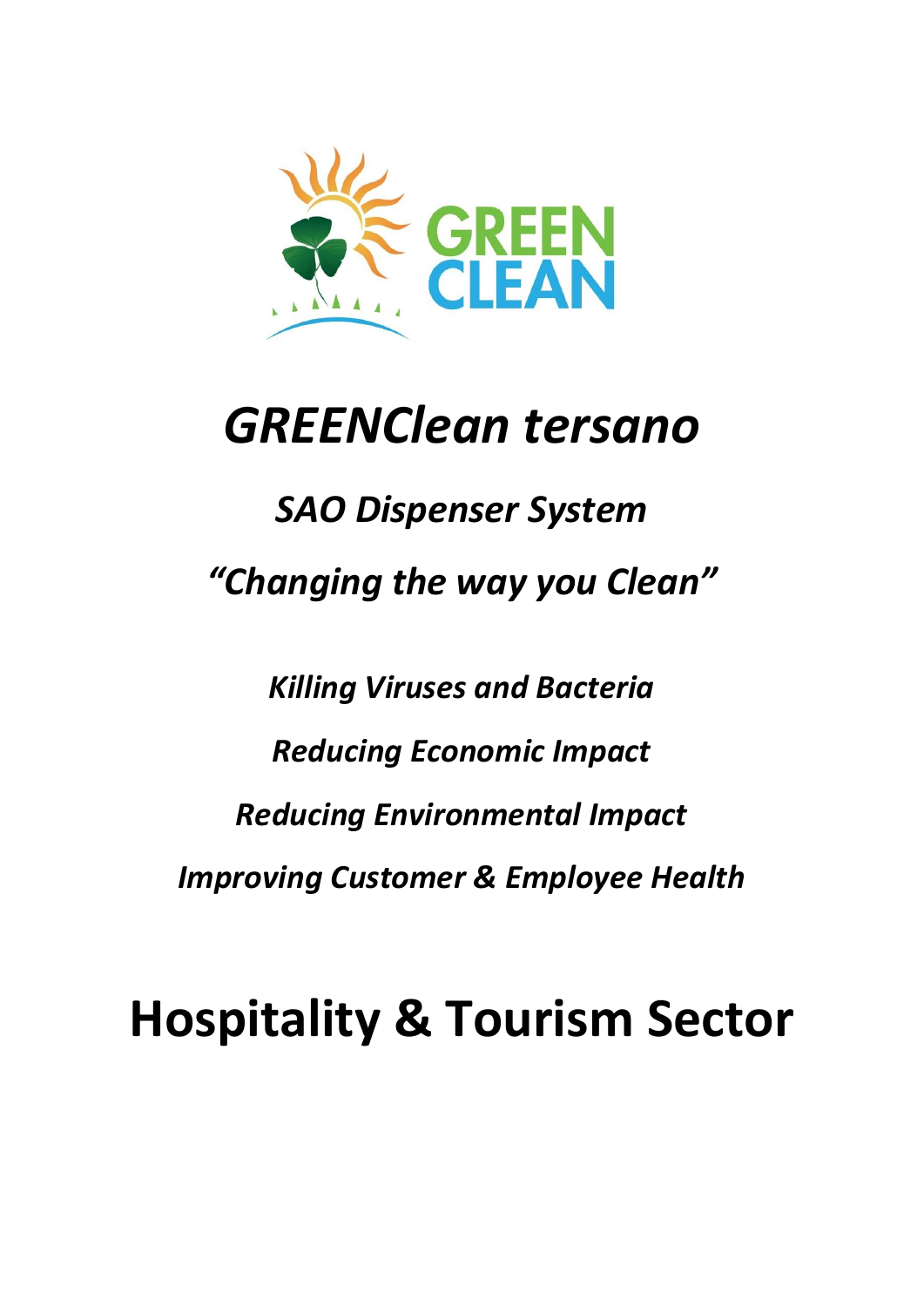

**GREENClean tersano** is a revolutionary & environmentally safe methodology of cleaning that reduces chemical use by up to 100% whilst reducing air pollution and improving the environmental credentials of your business – *It also Cleans and Sanitises in one – killing bacteria and viruses - supporting your fight against coronavirus!*

**GREENClean tersano** delivers substantial savings on traditional cleaning chemicals *– at least 50%. From only €3.01 per day - for your whole business – especially now when traditional chemical costs will soar with increased cleaning.*

**GREENClean tersano** protects your employees and customers from toxic emissions from cleaning chemicals and reduces allergic reactions to chemicals *– a growing Health & Safety concern.* 

**Low initial setup cost Immediate Substantial savings No Long-Term Commitment Better for People** *(Customers & Staff)* **and the Planet**

We believe that your experience after starting the **GREENClean tersano** system will be to become a customer for life.

### **Key benefits**

- **Reduced Cleaning Chemical Costs – at least 50%**
- **Cleans and Sanitises – Kills bacteria and viruses - an ideal anti-coronavirus solution – as part of your overall cleaning & sanitising solution**
- Low initial setup cost
- Reduces the negative environmental impacts of cleaning products
- Reduces emissions caused by transportation of chemicals
- Substantially minimises the number of toxic chemicals in use
- Minimises waste from used cleaning chemical containers
	- o *Supporting the War against Plastics*
- Improves the health of your employees and protects against allergies and irritants
- Improves the health of your customers especially those with allergies
- Reduces the chemical load on wastewater treatment plants where applicable

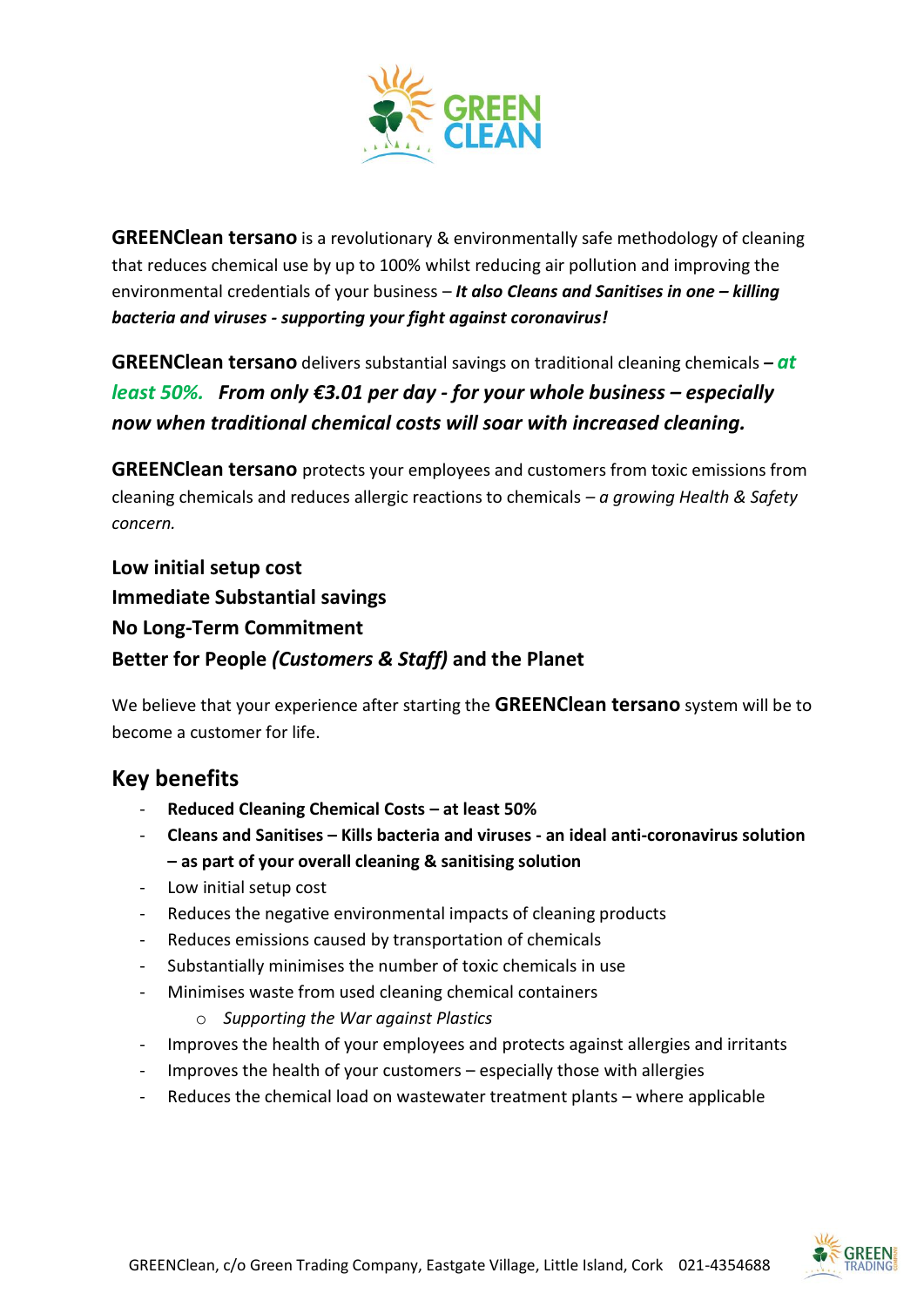

# tersano<sup>®</sup>

# **[www.gclean.ie](http://www.gclean.ie/)**

# **How does the GREENClean tersano system work?**

**GREENClean** has partnered with **CLENLi Direct** to bring the **tersano** patented SAO Dispenser (Stabilised Aqueous Ozone) system to the Hospitality & Tourism Sector.

Through GREENClean, CLENLi provide the hardware to the business and train staff and deliver ongoing support. The system requires a standard single-phase socket nearby plus a mains water supply and sink/drain.

Our packages deliver 3000/6,000/12,000 litres of Stabilised Aqueous Ozone (SAO) water that can be used for cleaning or sanitising with a life span of 24 hours for sanitising and 6 days for cleaning. Staff fill standard 750 ml spray bottles with fresh SAO daily as required from the central production facility.

We encourage hotels to initially install a **GREENClean tersano** system in the Accommodation Services department and start using it within bedrooms and general public areas, including reception, toilets, restaurants and bars, etc. as well in the back of house general areas. As it proves its efficacy and cost savings a hotel will either just expand its use or, if required, can install additional units to cover other areas such as Leisure Centres, Spas, Kitchens, Meeting/Conference, etc.

#### **Where can you use GREENClean tersano?**

- **Offices**
- Corridors and General public areas
- Toilets and bathrooms
- Meetings and Conference areas
- Back of House areas, stores etc.
- Restaurants, bars, kitchens
- Staff Facilities canteens, restaurants

#### **What about Food Production areas? – Kitchens, Restaurants**

It is USA FDA certified and safe to use in food preparation areas – we will work with kitchen staff to ensure that HACCP regulations are maintained, if requested, and supply a dedicated machine & cartridges if required. It is in use in Irish Restaurants/Kitchens that have been inspected by EHO's.

Full scientific information and technical details can be found at the back of this document and full pathogen information and safety data sheets are available.



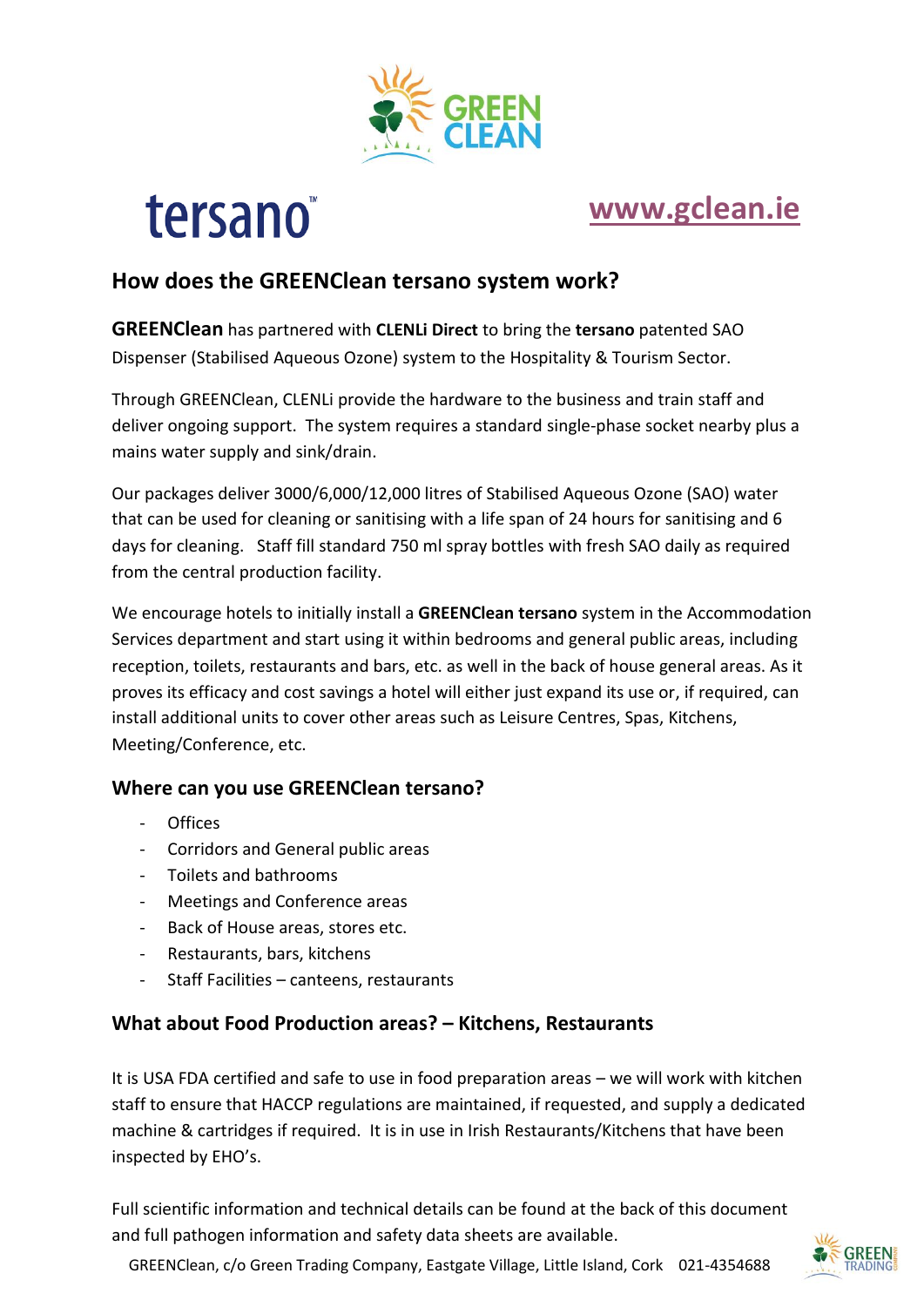

# **What does the GREENClean tersano System Cost?**

**GREENClean tersano** substantially reduces cleaning chemicals costs from day one – in reality the **GREENClean tersano** system costs nothing as the savings will outweigh the cost of the service!

There are 3 service packages available to suit the smallest to largest business;

# **Small Business Package - Restaurants, Pubs, Guesthouses, Contract Caterers, etc. – up to 3,000 Litres of SAO per annum**

- *- Setup Cost - €1,650*
- *- Daily Cost of cleaning & sanitising post installation - €3.01*
- *- €275 per Quarter - €1,100 per Annum*

This includes one machine plus 3,000 litres of SAO per annum = 11 x 750ml bottles of SAO per day. *(Providing up to 24 hours Sanitising and Cleaning time)*. 12 x 750 ml spray bottles included at setup.

# **Standard Package – Hotels, Leisure Centres, Larger Restaurants, etc. – up to 6,000 Litres of SAO per annum**

- *- Setup Cost - €1,650*
- *- Daily Cost of cleaning & sanitising post installation - €5.21*
- *- €475 per Quarter - €1,900 per annum*

This includes one machine plus 6,000 litres of SAO per annum = 22 x 750ml bottles of SAO per day. *(Providing up to 24 hours Sanitising and Cleaning time)*. 18 x 750 ml spray bottles included at setup.

# **Large Business Package – Hotels with Leisure Centres, Resorts, etc. – up to 12,000 Litres of SAO per annum**

- *- Setup Cost - €2,950*
- *- Daily Cost of cleaning & sanitising post installation - €9.32*
- *- €850 per Quarter - €3,400 per annum*

This includes two machines plus 12,000 litres of SAO per annum = 44 x 750ml bottles of SAO per day. *(Providing up to 24 hours Sanitising and Cleaning time)*. 24 x 750 ml spray bottles included at setup.

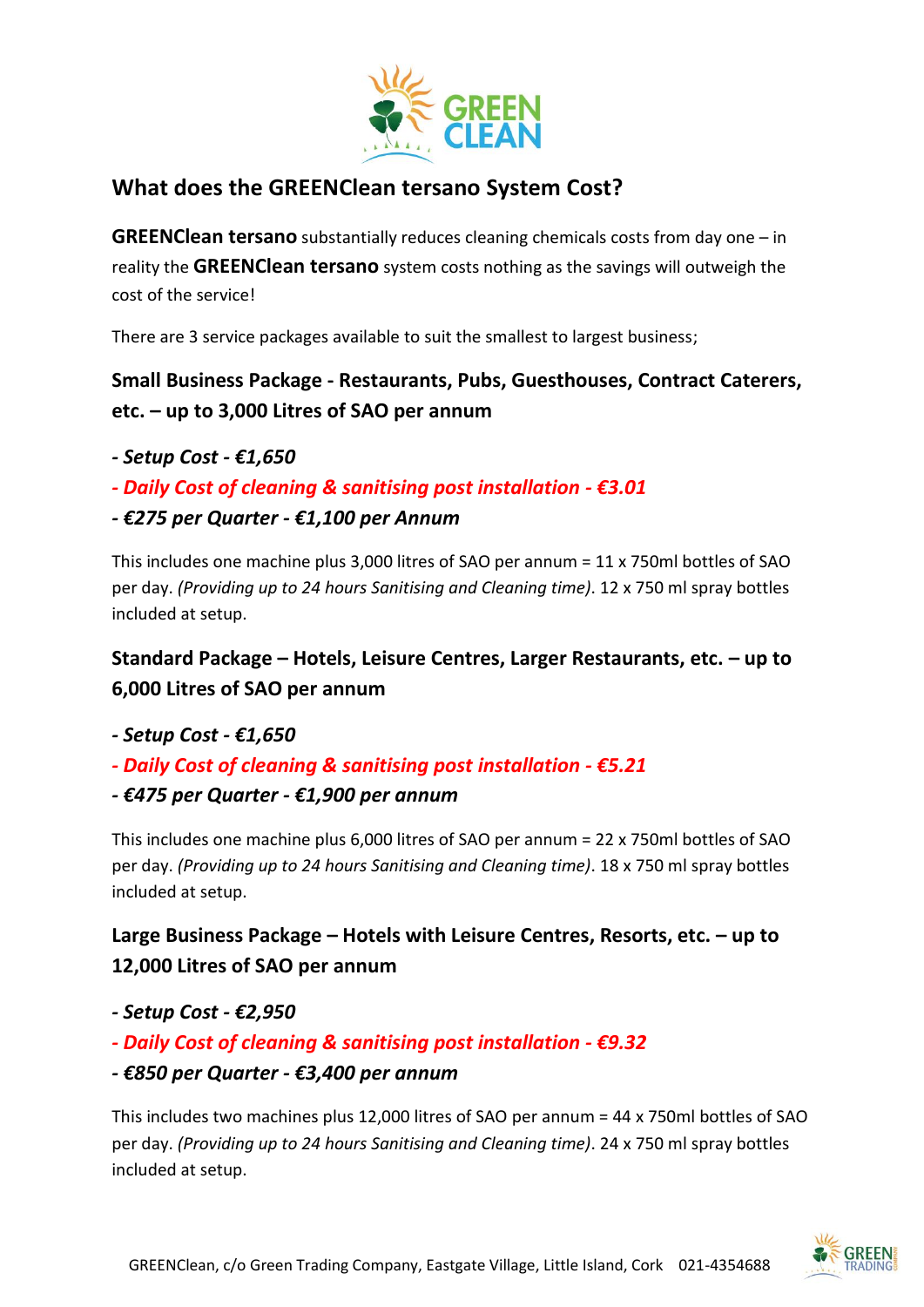

# **Additional Supplies**

Additional 3,000 litre output of Stage 2 - 24 hr cleaning and sanitisation - can be purchased at any time if required. Cost: €750 per 3,000 litres SAO

Additional tersano SAO Dispenser Unit – Install cost €1,650

## **Payment Information**

**Setup Cost -** Due to exceptional demand we require the initial setup install cost paid in full. We will issue a pro-forma invoice and book the installation as soon as this is paid.

**Quarterly Service payments** – every 3-months following the installation date. These must be paid on time. If a Direct Debit or Standing Order is not put in place, we will issue the initial Quarterly Service Invoice 2 months after the initial installation date and payments must be made within 30 days.

*(Note: In the first year there will only be 3 Quarterly payments)*

*VAT @ the current rate will be charged on all items*

### **Contract Details**

Each installation is for a minimum 2-year period.

Installed GREENClean tersano SAO Dispensers remain the property of GREENClean at all times.

The client agrees to all GREENClean terms and conditions.

# **CONTACT US Now to start your GREENClean tersano journey –**

**[maurice@greentradingcompany.ie](mailto:maurice@greentradingcompany.ie)**

*Prices valid to 30/12/2022*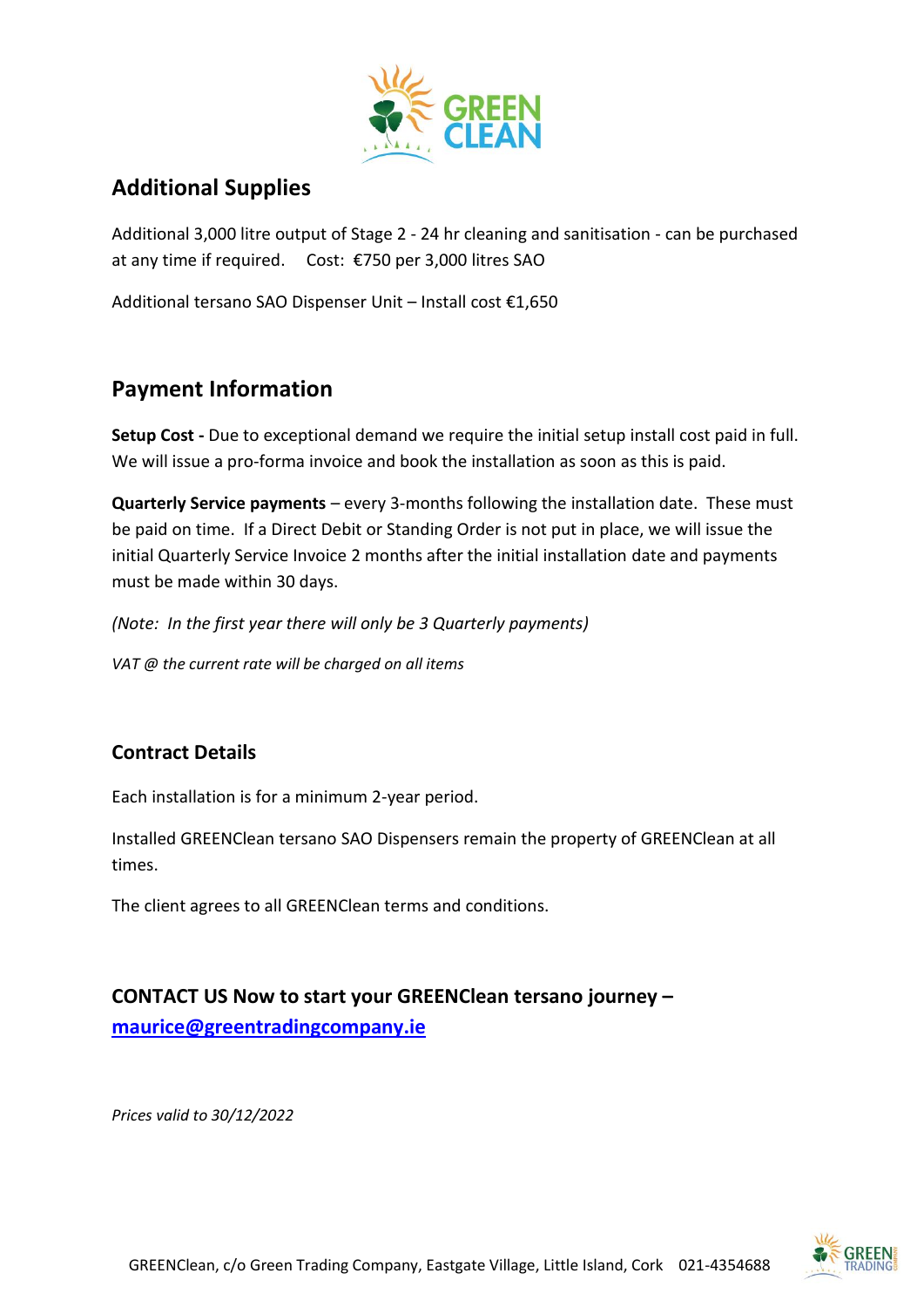



**TERSANO INC** 5000 Regal Dr, Oldcastle, ON NOR 1L0, Canada 1.800.727.8835 · orders@tersano.com

 $f$  $V$  $V$ 

# **Changing The Way The World Cleans**

The lotus<sup>®</sup> PRO High Capacity cleaning system turns ordinary tap water into Stabilized Aqueous Ozone (SAO), nature's most powerful cleaner. SAO is a highly effective cleaning agent that breaks down dirt, grease and other contaminants, safely replacing traditional chemical cleaners, deodorizers and sanitizers.

With the lotus\* PRO technology, SAO is created when introducing an extra oxygen atom to an oxygen molecule and water molecules. This combination creates a highly effective cleaning agent that breaks down dirt, grease, and other contaminants safely replacing traditional chemical cleaners and pathogen-reducing sanitizer which also provides no harm to the body if ingested or consumed.



#### **APPLICATIONS**

- · Flooring, Hardwood, Tile, Vinyl Surface
- Carpet
- · Concrete. Terrazzo. & Stone
- · Bathroom & Kitchen Counters
- · Glass, Mirrors, Stainless Steel, Chrome Surfaces
- · Showers, Bathtubs, Toilets, Sinks
- Handrails, Escalators, Elevators
- · Shelving, Desks, Tables, Chairs
- Appliances
- · Fruits & vegetables

#### **3 SIMPLES STEPS**



#### **PFOPIF**

- Non-Irritant to respiratory and allergy problems
- · Improved health & safety (MSDS 0-0-0-A)
- · Reduction of slip & falls
- Eliminates exposure of chemicals to staff & visitors
- Promotes a healthier working environment

#### **PROFIT**

- Drastically reduces inventory of multiple chemicals
- All-in-one solution improves productivity
- Savings versus conventional cleaners (gallon to gallon)
- Reduction in sick days due to chemical exposure
- Lower maintenance cost related to cleaning equipment
- Meets Sustainability Initiatives

#### **PLANET**

- **Reduction of carbon footprint**
- · Recyclable
- · Harmless to the environment when disposed
- **Green Seal certified:** GS-37 and GS-53 standards
- Compliant with LEED &<br>the BOMA BESt standard
- 



#### **REPLACES**

- All-Purpose Cleaners
- · Stainless Steel Cleaners
- · Glass Cleaners
- Neutral Cleaners
- · Deodorizers

CERTIFIED · PROVEN · POWERFUL

**CONTACT US NOW to install your system -**

maurice@greentradingcompany.ie

- Lab equipments
	-
	-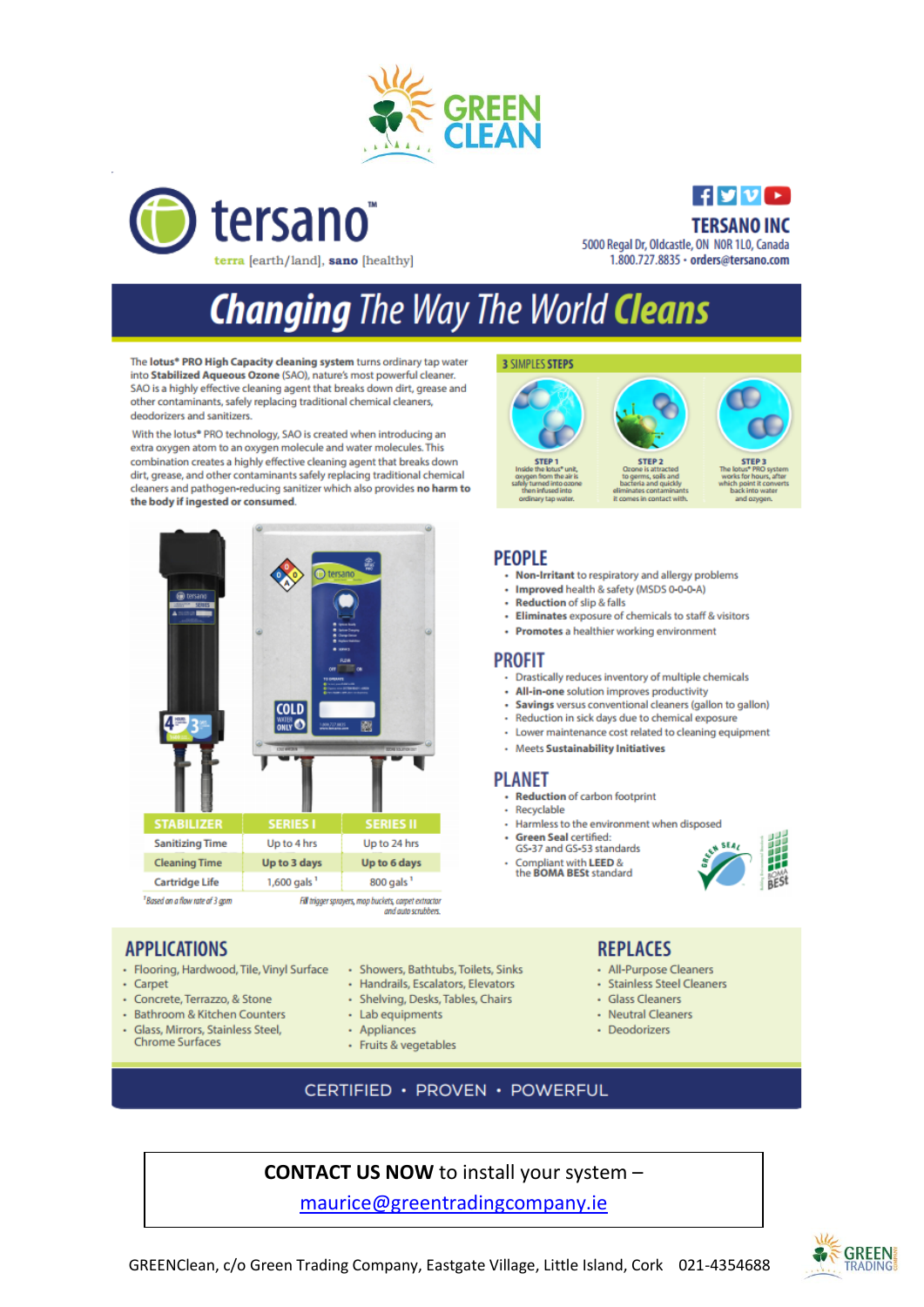

# **The Science**

# **GREENClean tersano - Stabilised Aqueous Ozone (SAO)**

Stabilised Aqueous Ozone (SAO) water is produced by the patented tersano SAO Dispenser. It is the result of ozone, created from the air, being infused into water. The extra oxygen atom, becoming O3, is what makes it a powerful oxidizer. The dispenser creates SAO water which simply means its effective life has been extended. The water-based form makes it easy to use in spray bottles, mop buckets and more.

This SAO water is a versatile cleaner that does the work of general-purpose cleaners. The extra oxygen molecule infused in the dispenser activates the water to dislodge and lift dirt and debris. Glass and all-purpose cleaners, light degreasers, plus floor, carpet and upholstery cleaners are all replaced by it. The powerful oxidizing ability of ozone makes it a deodorizer and even provides an extra measure of sanitizing as it cleans.

Ozone in water has been used for 100 years to disinfect drinking water, wash fresh produce, keep swimming pool water safe, and much more. It is one of the most powerful oxidizers, which means it attacks and "consumes" bacteria, viruses, odours, mould, fungi - anything that comes into contact with it.

SAO water has been approved for food-contact surface sanitizing by the **USA FDA Food Code**, demonstrating its effectiveness and safety. The concentration of ozone follows approved levels for performance.

**[GREEN SEAL:](http://www.greenseal.org/FindGreenSealProductsandServices.aspx?vid=ViewProductDetail&cid=16)** The SAO water meets Green Seal™ Standards GS-37 as a safe and effective cleaner, and GS-53 as a safe and effective sanitizing agent based on performance, concentration of product, minimized packaging, and protective limits on VOCs and human & environmental toxicity.

SAO water is as safe as water! Scoring all zeros on the hazard scale it requires no PPE *(personal protective equipment).* 

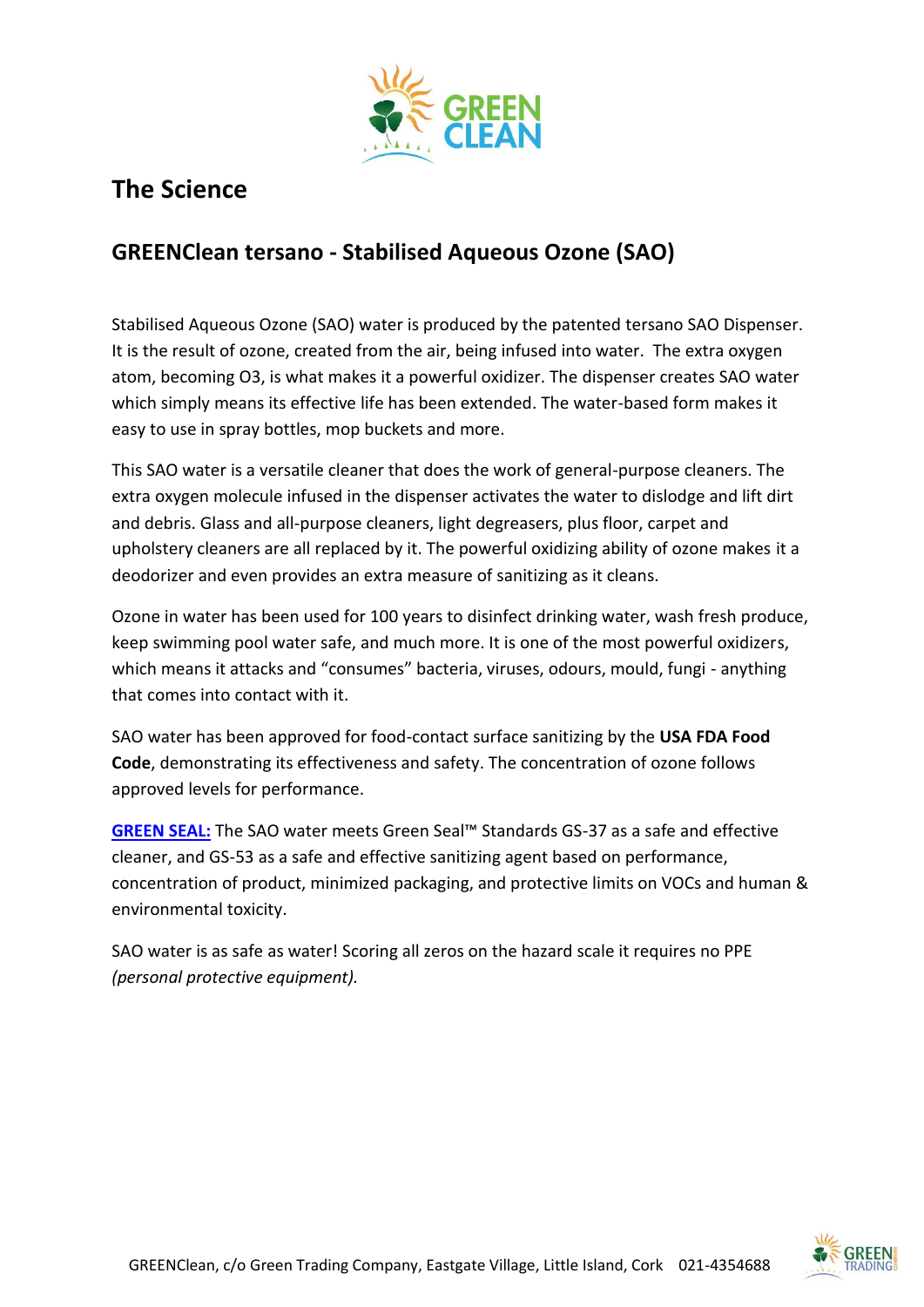

**GREENClean** is proud to offer the tersano SAO Dispenser to help you ensure the highest standards of sanitisation and cleanliness are put in place as a response to COVID-19.

**GREENClean tersano** SAO Dispenser is a cleaner, sanitiser, and deodorizer regulated under the United States EPA Federal Insecticide, Fungicide, and Rodenticide Act (FIFRA) – Designation 21CFR184.1563 and holds EPA Establishment No. 89093-CAN-01

When used as directed, SAO eliminates more than 99.99% of the COVID-19 surrogate virus, MHV-3 - as well as many other dangerous bacteria and viruses. Please visit Tersano.com for a complete list of pathogens safely eliminated by SAO.

The use of SAO will ensure you meet government guidelines and recommendations during this public health crisis and will help you re-open with confidence. Of course, in addition to the use of this highly effective cleaner, we strongly recommend following the guidelines of the World Health Organization which include regular hand-washing, the use of personal protective equipment, and physical distancing.

*Thank you for your trust in Green Hospitality.ie. Please contact us with any questions or concerns.*



#### **SAFER FOR YOUR STAFF AND CUSTOMERS**

**GREEN SEAL Certified:** Tested in an ISO-approved lab, stabilized aqueous ozone meets Green Seal™ standards GS-37 and GS-53 based on effective performance, concentration of product, minimized packaging, and protective limits on VOCs and human and environmental toxicity. [www.greenseal.org](http://www.greenseal.org/)

#### **The NSF Mark**

#### **NSF International Reg. No.: 152236**

This mark is your assurance that the product has been tested by one of the most respected independent certification organizations in existence today. It is valued by consumers, manufacturers, retailers and regulatory agencies worldwide. [www.nsf.org](http://www.nsf.org/)

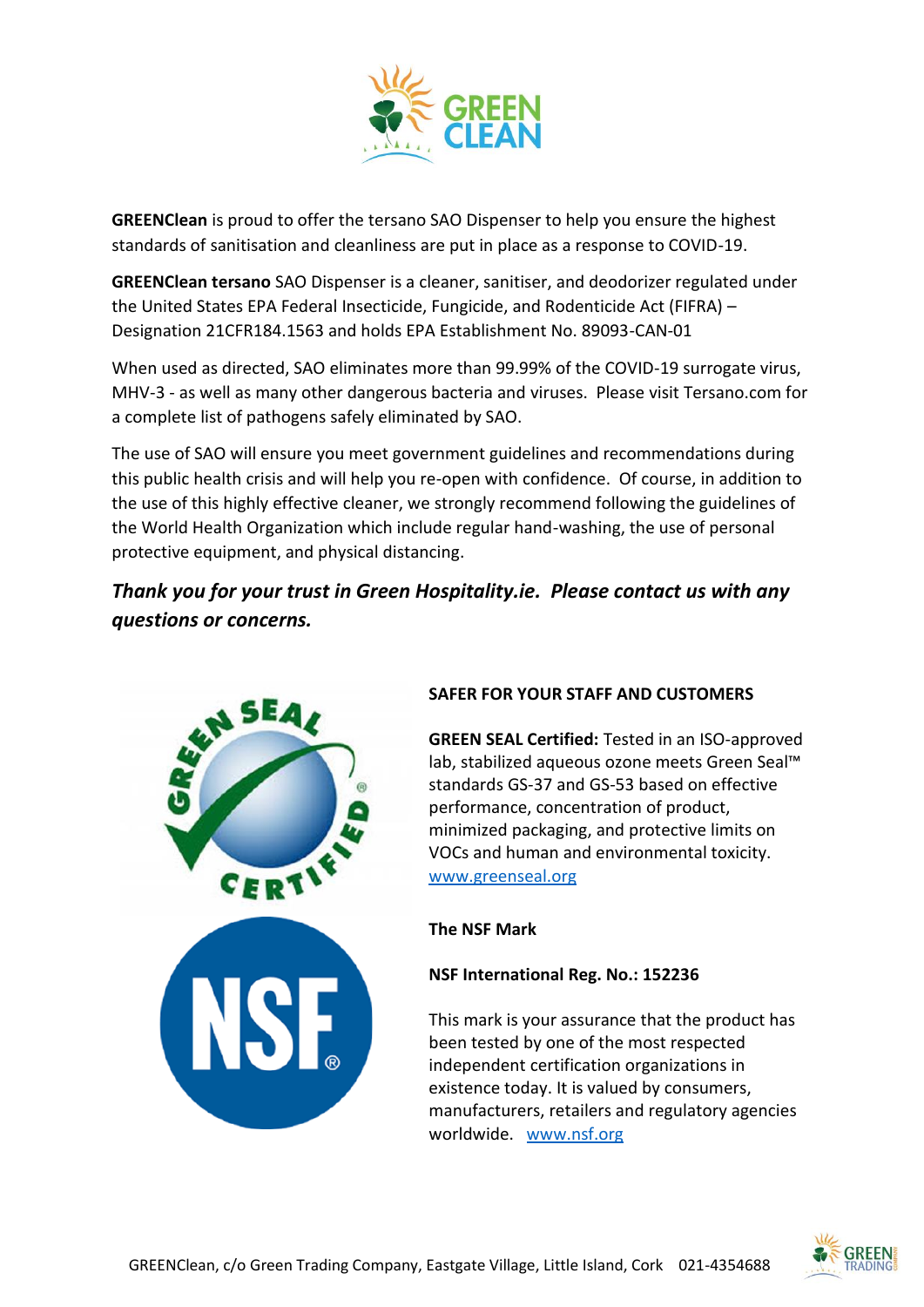

#### **OTHER CERTIFICATIONS AND REGULATORY COMPLIANCE NUMBERS**

**EPA:** Establishment No. 89093-CAN-01. *ASTM testing at MycoScience laboratories conrms 5 log reduction on food contact surfaces. ASTM testing at Lapluck laboratories show 3-log reduction in 30 seconds on non-food contact surfaces.*

**FDA Safe Designation**: 21CFR184.1563 **OSHA:** Off-gas 03 < .01 ppm PEL **CSA:** Tested to CSA Standard E60335-1/4E:03 by TUV **UL**: Tested to UL Standard 979 by TUV **Europe:** CE and EN 60335-1/A2:2006 compliant **ASSE:** Tested to ASSE Standard 1055-2009 by CSA Group

**Pathogen Sheet:** Available

**Safety Data Sheet:** Available